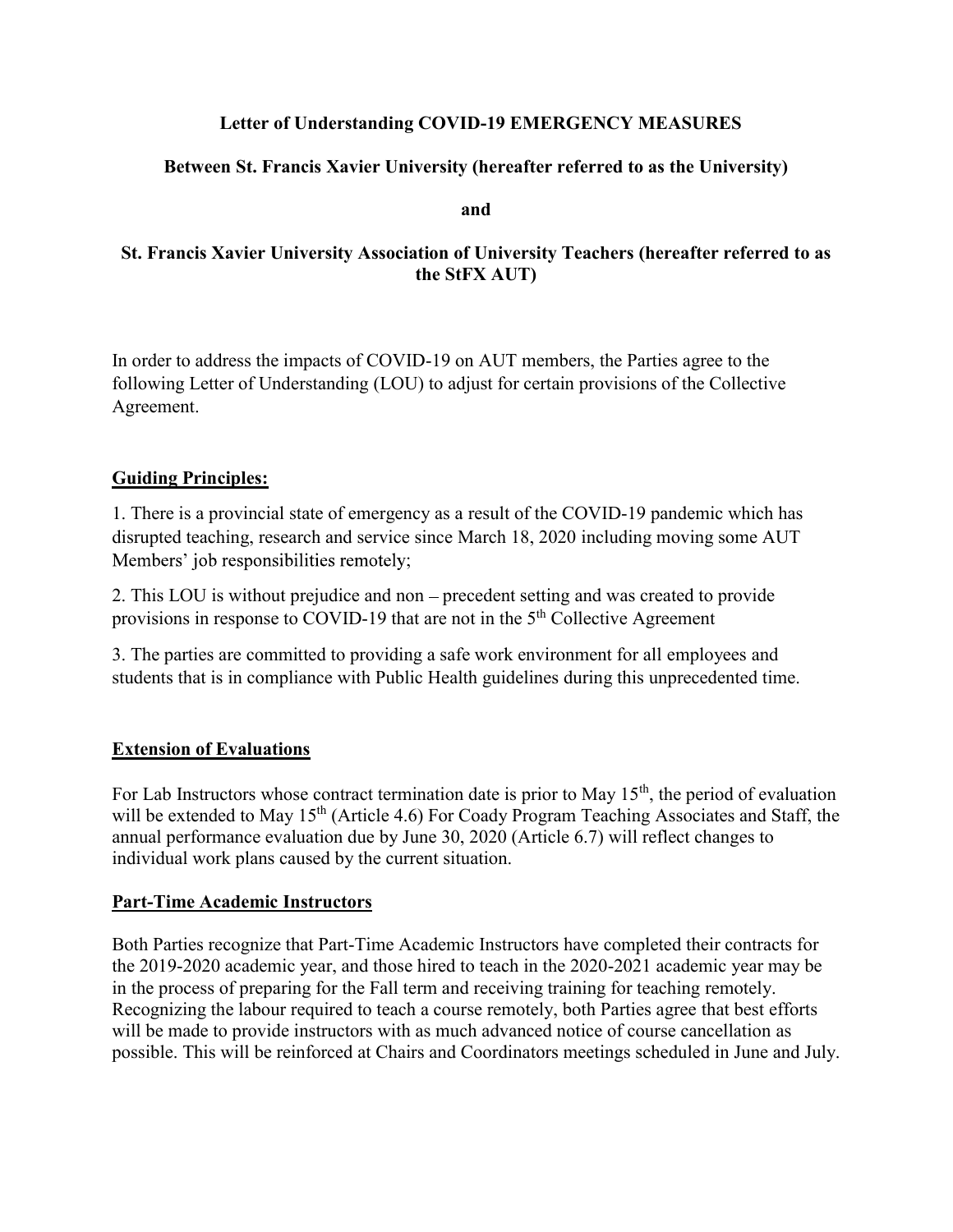## Student Evaluations

The Parties will consider the effects of the rapid change to remote learning on performance evaluations and all career review processes. No student evaluations for 2020 Winter courses will be used without the Member's prior approval, for the purpose of annual evaluation, tenure and/or promotion.

In consultation with the StFX AUT, the University will develop communication for Departmental and Program Evaluation Committees, as well as the Rank and Tenure Committee, which indicates that no negative conclusions will be drawn based on the absence or presence of course evaluation questionnaires from Winter 2020.

### Research Activities and Funding

Members will continue to have access to their research funds for their scholarly activities. The University will provide reasonable extension to internally awarded research funds. Research activities must comply with Public Health guidelines.

Subject to necessary health protection measures, access to laboratories and other research facilities will be granted to those responsible for the care of plants and animals and other critical time-sensitive research. In addition, Members will be provided at least limited access to their offices in order to retrieve required materials or perform tasks they cannot do remotely.

#### Professional Expenses

The Parties agree that the Professional Expense Fund may not be used to subsidize the University's provision of equipment and supplies necessary to conduct the Member's regular duties (Article 1.22: 1.3).

## **Travel Grants**

Members will be able to claim cancellation expenses related to cancelled travel using internal expense processes. All credits issued must be used by the member for future University travel and expenses.

#### Sabbaticals

Members approved for sabbatical leave starting July 1, 2020 have the option to defer their sabbatical. Members were encouraged to inform their Chairs/Coordinators/Director and respective Dean by April 15, 2020 to allow sufficient time for course planning and hiring decisions.

Members on Sabbatical Leave ending June 30, 2020 whose sabbatical productivity was demonstrably impacted by the abrupt closure of campus, or by impairment to their research travel and/or collaboration opportunities, may petition in writing to University Council for Research (UCR) for a reinstatement of terms of teaching and research duties as credit towards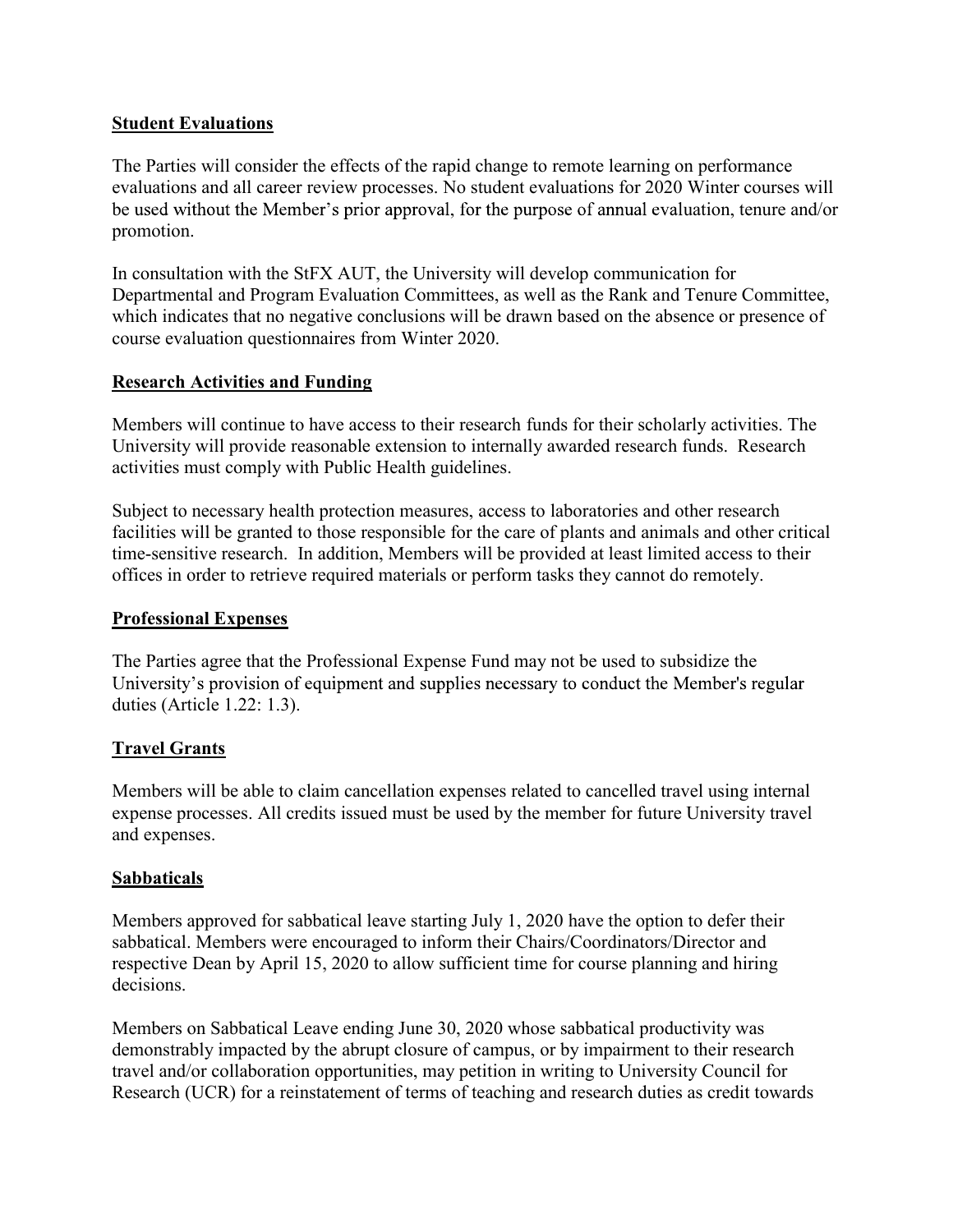future sabbatical eligibility, up to a maximum of two (2) terms for those on full-year Sabbatical Leave or half-year Sabbatical Leave.

The petition should include evidence, based upon the submitted sabbatical research plan or justified alteration thereof, that certain milestones could not be achieved. The reasons, including associated evidence, as to why such work could not be accomplished needs to be documented.

The deadline to submit a petition for the reinstatement of sabbatical term credit is July 15, 2020

All faculty members who were on Sabbatical during 2019-2020 (six- and twelve-month) and whose work was impacted by the pandemic are encouraged to document the nature of that impact to their productivity due to the pandemic and include within their Sabbatical Reports.

# Probationary Extensions

Faculty members and Librarians holding probationary appointments will be given the option to extend their probationary appointments by an additional one-year term. Members must advise the Academic Vice President, their Chair and their Dean or Head Librarian no later than June 30, 2021 if they will be taking a one-year extension of their probationary appointment. This means that Members may 'pause the tenure/permanency clock' for one year.

At the commencement of the probationary review the Chair of the review committee (i.e., Rank and Tenure or Departmental Evaluation committee or Librarian Promotion and Assessment Committee) shall verbally remind committee members of the unique circumstances of Winter 2020 and Spring 2020 when reviewing the applications of all individuals who were in their probationary period during the Winter and Spring 2020 semesters.

## Intellectual Property

Members will continue to retain intellectual property rights to all of their course materials developed and delivered online, as outlined in Article 2.10: 12 and Article 2.11 of the Collective Agreement. However, the University encourages Members to share their learning materials and approaches with one another in order to support Members at this time of crisis.

## Academic Freedom and Academic Responsibilities of Members

The Parties reaffirm that Article 1.5 of the Collective Agreement, Academic Freedom, as well as the respective responsibilities of Members set out in the Collective Agreement continue to be in effect.